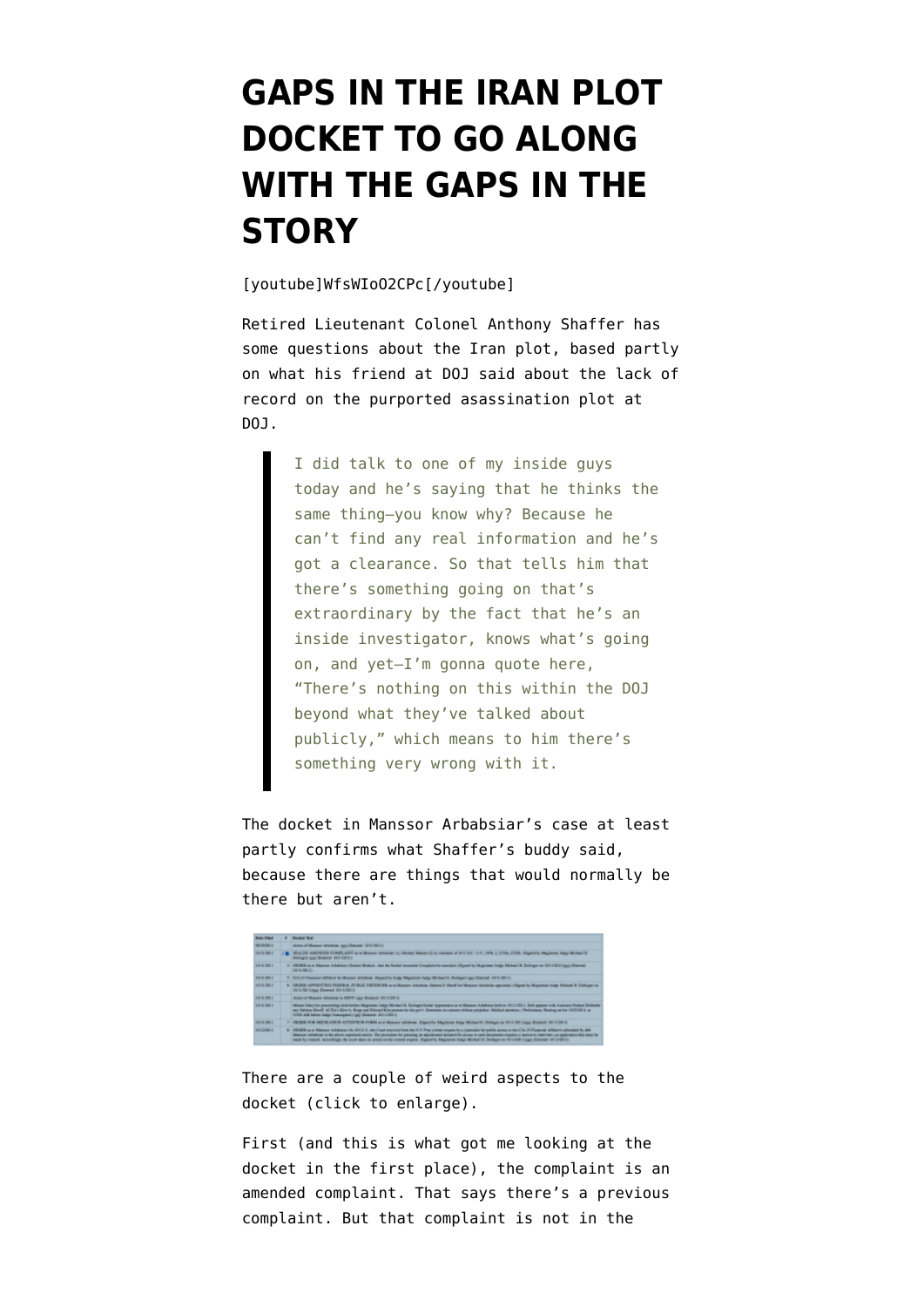docket. Not only is it not in the docket, but the docket starts with the arrest on September 29 (notice the docket lists his arrest twice, on both September 29 and October 11), but the numbering starts with the amended complaint (normally, even if there were a sealed original complaint, it would be incorporated within the numbering, such that the docket might start with the amended complaint but start with number 8 or something).

Two things might explain this. First, that there was an earlier unrelated complaint–say on drug charges, but the charges are tied closely enough to this op such that this counts as an amended complaint. Alternately, that Arbabsiar was charged with a bunch of things when he was arrested on September 29, but then, after at least 12 days of cooperation (during which he waived Miranda rights each day), he was charged with something else and the new complaint incorporated Ali Gholam Shakuri's involvement, based entirely on Arbabsiar's confession and Shakuri's coded conversations with Arbabsiar while the latter was in US custody.

Both of those scenarios suggest that what we see–the WMD and terror charges–might be totally different charges than what the original complaint included (or just focused less closely on Arbabsiar). In any case, the presence of an original complaint, even putting the docket weirdness aside, makes it pretty likely that Arbabsiar decided to cooperate because of what was in that complaint.

Now look at his status. "Detention on consent without prejudice." Arbabsiar wants to be in jail. Given that his cooperation and implication of the Qods Force has turned into an international incident, I don't blame the guy.

All of which does sort of make you wonder what medical attention the court ordered for Arbabsiar.

Now we may find there are perfectly reasonable explanations for why an already funky complaint